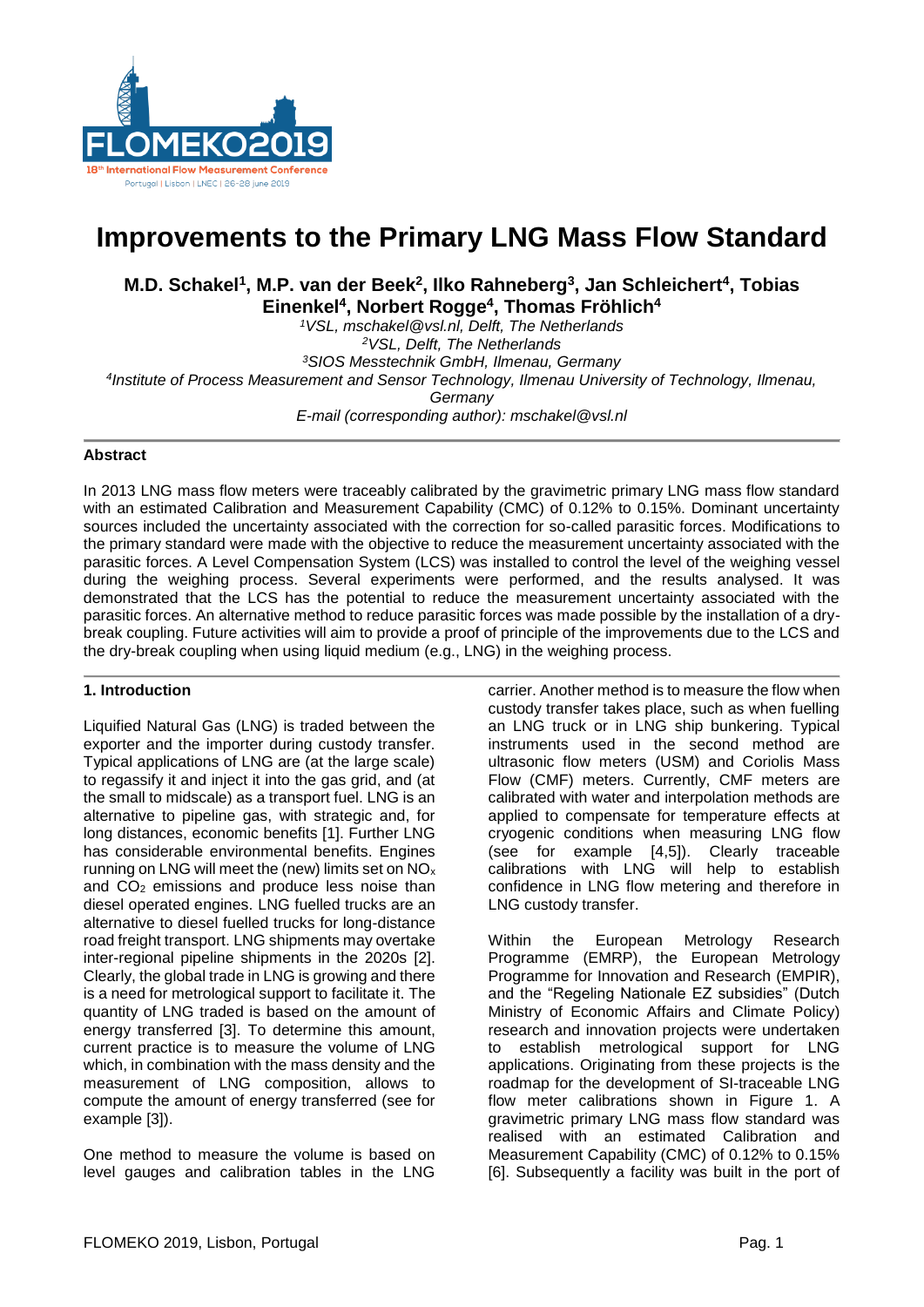

Rotterdam, The Netherlands, to enable cryogenic liquid SI-traceable calibrations with a targeted maximum flow rate of about 200 m<sup>3</sup> /h and associated targeted uncertainty of 0.15% in mass flow rate. In the future, larger flow rates can be targeted that serve the small scale LNG market for transportation ( $\leq 1000$  m<sup>3</sup>/h) and the large scale custody transfer market (up to  $10,000$  m $\frac{3}{h}$ ).



**Figure 1**: Roadmap for traceable LNG flow meter calibrations. LBG denotes liquified biogas.

In 2013 LNG mass flow meters were calibrated by the gravimetric primary LNG mass flow standard. Typical deviations of the flow meters with respect to the primary standard are within 0.5% in terms of mass flow rate [7]. The primary standard CMC of 0.12-0.15% in mass flow rate, equates to about 0.2% in volume flow rate. The primary standard flow rate is limited implying that the CMC of larger flow rate facilities will increase (i.e., will have a larger measurement uncertainty) when relying on the primary standard for their traceability. Conventional fuels have a typical flow rate measurement uncertainty of about 0.5%. To enable the usage of LNG as a transport fuel, a similar measurement uncertainty is required for the so-called small-scale to mid-scale applications which coincide with LNG truck fuelling and ship bunkering and flow rates <1000 m<sup>3</sup> /h [8].

Dominant uncertainty sources of the primary mass flow standard are associated with the correction for so-called parasitic forces, calibration time uncertainty and temperature uncertainty. The parasitic forces arise as the appendages attached to the weighing vessel on the balance exhibit minor displacements during the weighing process. This paper describes modifications to the primary standard which were made with the objective to reduce the measurement uncertainty associated with the parasitic forces. A Level Compensation System (LCS) was installed to maintain the level of the weighing vessel close to its reference (starting) state during the weighing process. An alternative method to reduce parasitic forces was made possible by the installation of a dry-break coupling.

### **2. Level Compensation System**

### *2.1 Description of the LCS*

The LCS was installed in the primary LNG mass flow standard in 2017. Figure 2 illustrates how an upward (parasitic) force is created when filling the tank of the gravimetric standard. The filling pipe is lowered relative to its initial state as the load cells below the balance top plate on which the tank rests are loaded. Due to the stiffness of the filling pipe (and other appendages), a resulting force is exerted on the tank which acts in opposite direction as the weight. Therefore, a smaller mass reading than the actual mass is expected.



**Figure 2**: When the tank is loaded during the filling process of the weighing tank, a resulting force is created due to the lowering of the tank and the stiffness of the filling pipe (and other appendages).

Figure 3 shows the components of the LCS system. The balance (1) and weighing vessel (2) are supported by a floor board (3) which reduces the fluctuations during the weighing process. Actuators (4) attached to the frame (5) on which the weighing vessel rests compensate the displacement during filling/loading of the tank. Typical vertical displacement is in the order of several hunderds of µm's. The control system (6) translates measured displacement of the system to vertical compensation enforced by three actuators along the tank frame in a closed loop servo control scheme. Calibration weights (7) are used to calibrate the balance and to provide traceability to the mass measurement.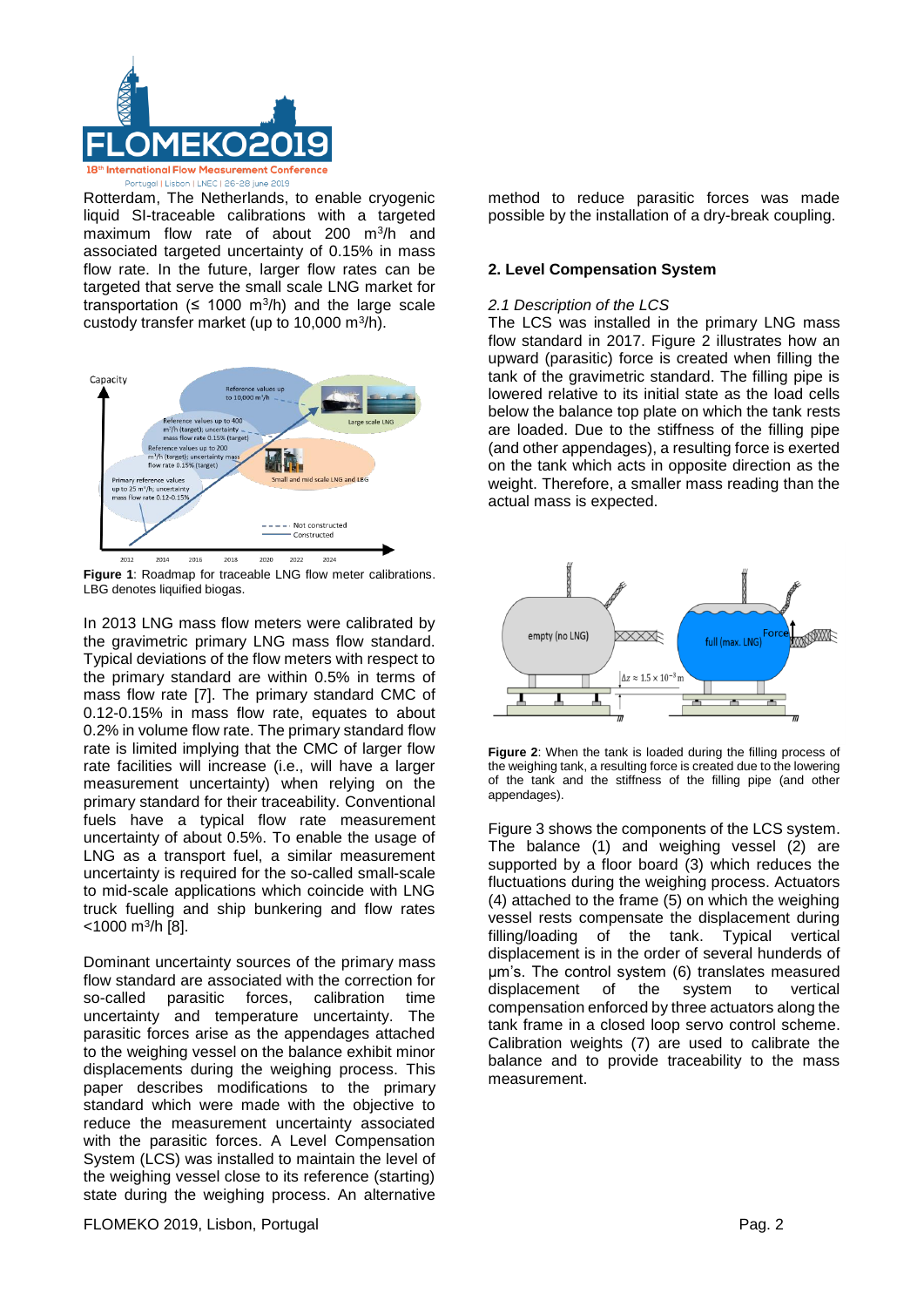



**Figure 3**: The LCS, balance, and weighing vessel of the primary LNG mass flow standard. Components are: balance (1), weighing vessel (2), floor board (3), actuators (4), tank frame (5) LCS control system (6), and calibration weights (7).

An elaborate description of the LCS functional requirements, assembly, and construction is described in a MSc thesis [9].

## *2.2 LCS preliminary experiments and results*

In a first experiment calibration mass pieces were sequentially placed on the weighing vessel in 100 kg steps to simulate the filling of the vessel during the weighing process. Figure 4 shows the results with the LCS on (solid) and with the LCS off (blue) as a function of time.



**Figure 4**: Mass readings as a function of time with LCS on (black) and LCS off (blue).

FLOMEKO 2019, Lisbon, Portugal Page 2019, Page 2019, Page 2019, Page 30, 2019, Page 30, 2019, Page 30, 2019, Page 30, 2019, Page 30, 2019, Page 30, 2019, Page 30, 2019, Page 30, 2019, Page 30, 2019, Page 30, 2019, Page 30, The mass readings with LCS on are higher than with the LCS off. The mass readings with the LCS on turn out to be closer to the corresponding calibration masses. This is expected as the LCS is compensating the vertical displacement and the

tilting of the tank relative to the pipes and is thus compensating the parasitic forces. Independent measurements with level gauges showed that the LCS kept the vessel in place during the weighing process with some retardation (less than 30 s) while the balance plate was lowered due to the calibration weights. A drift on the order of g/s occurs after loading with the calibration weights. During the experiments a rigid (filling) pipe of 2-3 m length was attached to the weighing vessel. It is speculated that this resulted in large relaxation effects. The experiment indicates that the LCS is reducing the parasitic forces. Thus, it is also expected that the corresponding uncertainty due to correcting for the parasitic forces will have a smaller contribution to the measurement uncertainty of the primary LNG mass flow standard.

In a second experiment, using the LCS on open loop mode to intentionally lift the tank up and down, the stiffness corresponding to the parasitic forces was determined by enforcing negative and positive displacements and measuring the corresponding apparent mass deviation. Figure 5 (top) shows the discrete displacements set by the LCS and Figure 5 (bottom) shows the corresponding mass deviations. The stiffness *k* is estimated from *F = k∆z* or *∆mg = k∆z*, where *∆m* is the apparent mass deviation corresponding to displacement *∆z*, and *g = 9.81* m/s<sup>2</sup> . From the regression in Figure 4 (bottom) a stiffness of 3 x 10<sup>3</sup> N/m  $\pm$  3 x 10<sup>3</sup> N/m (k = 2) is obtained. An independent measurement on the (detached) filling pipe directly yielded a value of 7.84 x 10<sup>3</sup> N/m  $\pm$  2.14 x 10<sup>3</sup> N/m (k = 2). While these values are somewhat in correspondence it could also be expected that the estimated stiffness value from the experiment with the tank and filling pipe would be larger than the independent value measured directly on the (detached) filling pipe since the filling tank has more pipes/appendages attached to it than the filling pipe alone. Further experimentation is needed to explain the difference.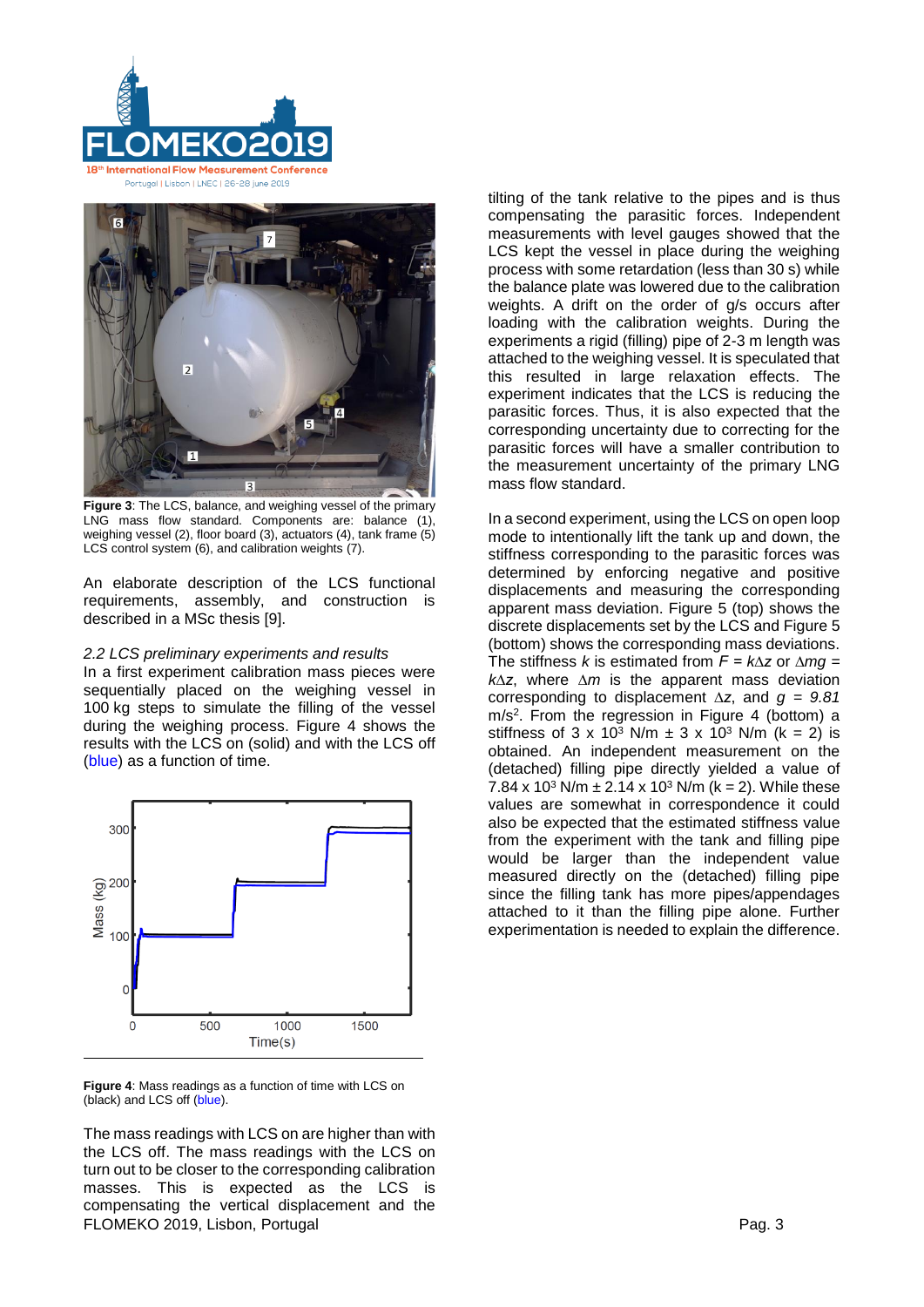

**Figure 5:** Actual displacements enforced by the LCS (top; negative is lowering) and corresponding measured mass deviations (bottom). From the linear regression a stiffness value of the filling pipe and other tank appendages is estimated.

# **3. Dry-break coupling**

The filling pipe attached to the weighing vessel is a significant contributor to the parasitic forces and thereby a significant uncertainty source. For this reason, a dry-break coupling was installed into the primary standard. Figure 6 shows the filling pipe (1), the dry-break coupling (2), and the swivel pipe (3). The dry-break coupling allows to detach the filling pipe appendage prior to and after the weighing process. The swivel pipe is flexible in the vertical and flow direction, which is expected to further reduce parasitic forces. The swivel pipe and drybreak coupling are supported by flexible supports (chains).

The dry-break coupling has the expected potential to reduce the uncertainty contribution of the parasitic forces by detaching the weighing tank prior and after the calibration, to achieve an approximate equivalent geometry of the tank, filling pipe and other appendages when determining the increase in mass during the calibration.



Figure 6**:** Dry-break coupling in the primary LNG mass flow standard. Components indicated are: filling pipe (1), dry-break coupling (2), and the swivel pipe (3).

## **4. Discussion**

Two approaches were chosen with the aim to reduce the contribution of parasitic forces to the measurement uncertainty of the primary LNG mass flow standard.

The LCS system shows higher readings closer to the corresponding calibration masses, and independent measurements showed that the LCS kept the vessel in place during the weighing process. This provides a strong indication that the LCS is compensating the parasitic forces due to the filling pipe and appendages attached to the weighing tank during the weighing process. Thus, it is also expected that the corresponding uncertainty due to correcting for the parasitic forces will have a smaller contribution to the measurement uncertainty of the primary LNG mass flow standard. Further investigation is needed to fully characterize the reduction of parasitic forces in an actual calibration process. The difference in the inferred and measured stiffness values indicates that the parasitic forces are not caused by the stiffness of the filling pipe alone.

The dry-break coupling is the second approach with the expected potential to reduce the uncertainty contribution due to parasitic forces.

Future activities will aim to provide a proof of principle of the improvements due to the LCS and the dry-break coupling when using cryogenic liquid in the weighing process.

#### **5. Conclusion**

Two systems were installed in the existing LNG primary mass flow standard that have the potential to reduce the uncertainty caused by parasitic forces.